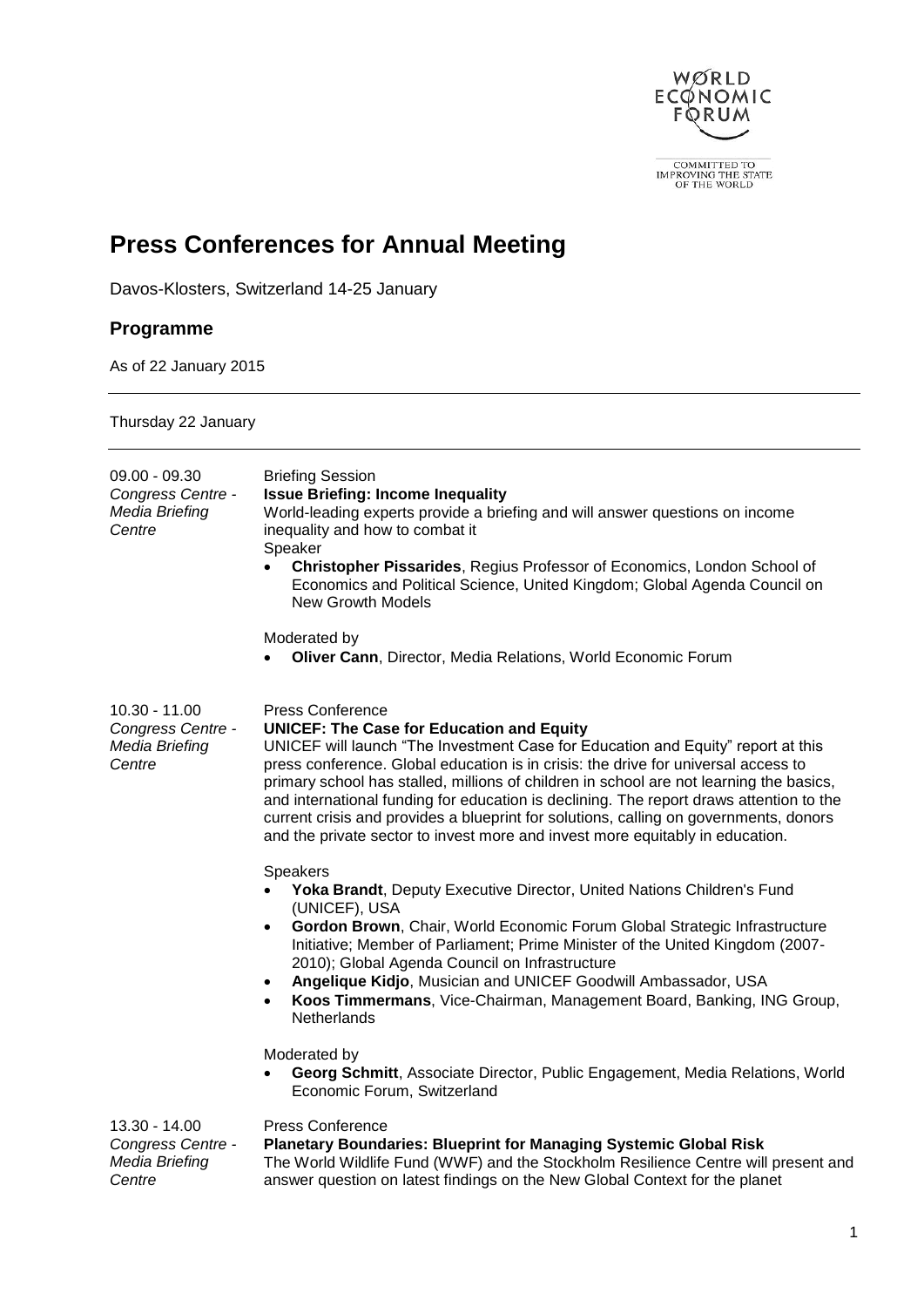

 $\fbox{\parbox{2.5cm}{{\bf COMMITTED~TO}}\begin{tabular}{l} \bf COMMITTED~TO \\ \bf IMPROVING THE STATE \\ \bf OF THE WORLD \end{tabular}$ 

Thursday 22 January

*Media Briefing* 

|                                                                | <b>Speakers</b><br>Jan Eliasson, Deputy Secretary-General, United Nations, New York<br>Marco Lambertini, Director-General, WWF International, Switzerland<br>$\bullet$<br>Johan Rockström, Executive Director, Stockholm Resilience Centre, Sweden<br>$\bullet$                                                                                                                                                                                                                                                                                                                              |
|----------------------------------------------------------------|----------------------------------------------------------------------------------------------------------------------------------------------------------------------------------------------------------------------------------------------------------------------------------------------------------------------------------------------------------------------------------------------------------------------------------------------------------------------------------------------------------------------------------------------------------------------------------------------|
|                                                                | Moderated by<br>Georg Schmitt, Associate Director, Public Engagement, Media Relations, World<br>Economic Forum, Switzerland                                                                                                                                                                                                                                                                                                                                                                                                                                                                  |
| 15.00 - 15.30<br>Congress Centre -<br>Media Briefing<br>Centre | <b>Press Conference</b><br>GAVI - the Vaccine Alliance: 15th anniversary<br>15 Years of GAVI: How a Davos-born idea has seen half a billion children immunised<br>and is boosting efforts to end extreme poverty                                                                                                                                                                                                                                                                                                                                                                             |
|                                                                | Speakers<br>Seth F. Berkley, Chief Executive Officer, GAVI Alliance, Switzerland<br><b>Amina Mohammed</b><br>$\bullet$<br>Christian Paradis, Minister of International Development and Minister for La<br>$\bullet$<br>Francophonie of Canada                                                                                                                                                                                                                                                                                                                                                |
|                                                                | Moderated by<br>Oliver Cann, Director, Media Relations, World Economic Forum                                                                                                                                                                                                                                                                                                                                                                                                                                                                                                                 |
| 16.00 - 16.30<br>Congress Centre -<br>Media Briefing<br>Centre | <b>Briefing Session</b><br><b>Issue Briefing: Anti-Corruption</b><br>Corruption takes many forms, and is now widely understood as a key impediment to<br>growth, competitiveness and stability across both emerging and developed<br>economies. The briefing will be an opportunity to discuss latest proposals on beneficial<br>ownership structures, the renewed focus on anti-corruption within the B20 and G20,<br>and how a new World Economic Forum global challenge initiative will help move<br>dialogues from recommendation into action.                                           |
|                                                                | Speakers<br>Steve Almond, Global Chairman, Deloitte Touche Tohmatsu, United Kingdom;<br>Global Agenda Council on Transparency & Anti-Corruption<br>Elaine K. Dezenski, Senior Director, Head of Partnering Against Corruption<br>$\bullet$<br>Initiative, World Economic Forum<br>Angel Gurría, Secretary-General, Organisation for Economic Co-operation and<br>Development (OECD), Paris; World Economic Forum Foundation Board Member<br>Cobus de Swardt, Managing Director, Transparency International, Germany;<br>$\bullet$<br>Global Agenda Council on Transparency & Anti-Corruption |
|                                                                | Moderated by<br>Georg Schmitt, Associate Director, Public Engagement, Media Relations, World<br>Economic Forum, Switzerland                                                                                                                                                                                                                                                                                                                                                                                                                                                                  |
| 16.45 - 17.15<br>Congress Centre -                             | <b>Press Conference</b><br>The Future of Internet                                                                                                                                                                                                                                                                                                                                                                                                                                                                                                                                            |

**The Future of Internet** The internet is at a critical stage of its development. Its capacity for innovation and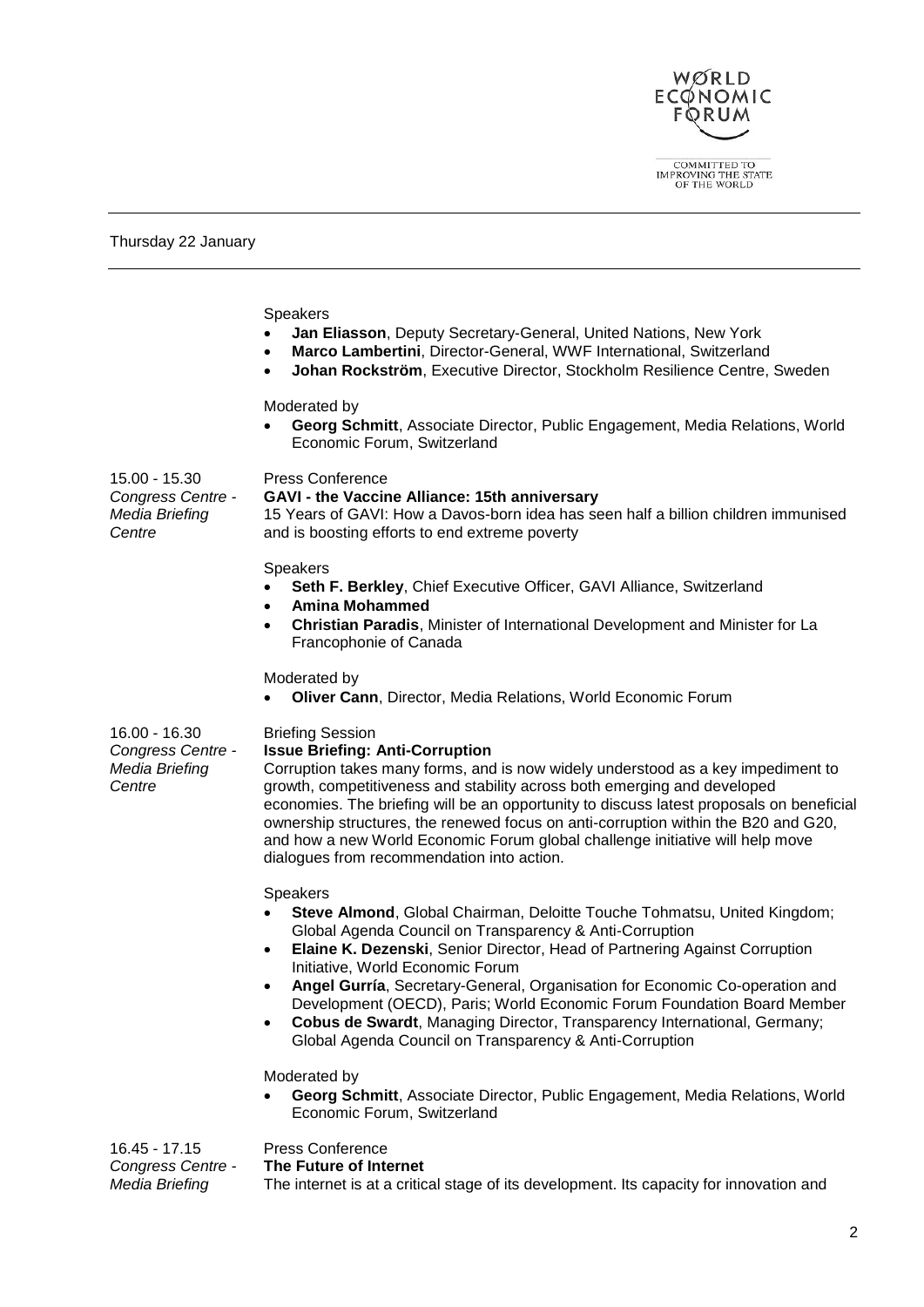

 $\fbox{\parbox{2.5cm}{{\bf COMMITTED~TO}}\begin{tabular}{l} \bf COMMITTED~TO \\ \bf IMPROVING THE STATE \\ \bf OF THE WORLD \end{tabular}$ 

#### Thursday 22 January

| Centre                                                         | enterprise, its unique power to deliver transformative economic and social value is<br>under threat, if trust in its governance can't be restored in a truly multi-stakeholder and<br>international manner.                                                                                                                                                   |
|----------------------------------------------------------------|---------------------------------------------------------------------------------------------------------------------------------------------------------------------------------------------------------------------------------------------------------------------------------------------------------------------------------------------------------------|
|                                                                | <b>Speakers</b><br>Fadi Chehade, Chief Executive Officer, Internet Corporation for Assigned Names<br>and Numbers (ICANN), USA                                                                                                                                                                                                                                 |
|                                                                | Moderated by<br>Richard Samans, Head of the Centre for the Global Agenda, Member of the<br>$\bullet$<br>Managing Board, World Economic Forum                                                                                                                                                                                                                  |
| 17.30 - 18.00<br>Congress Centre -<br>Media Briefing<br>Centre | <b>Press Conference</b><br>Announcement: World Economic Forum and Japan 2016<br>Japan will hold a special meeting on the new human civilization with the World<br>Economic Forum in October 2016. 2,000 leaders from culture, sports, youth leaders<br>as well as leaders from government, business, civil society and academia are<br>expected to take part. |
|                                                                | <b>Speakers</b><br>David Aikman, Head of New Champions, Member of the Management<br>Committee, World Economic Forum<br>Hakubun Shimomura, Minister of Education, Culture, Sports, Science and<br>$\bullet$<br>Technology, and Minister of Olympics and Paralympic Games of Japan                                                                              |
|                                                                | Moderated by                                                                                                                                                                                                                                                                                                                                                  |

 **Georg Schmitt**, Associate Director, Public Engagement, Media Relations, World Economic Forum, Switzerland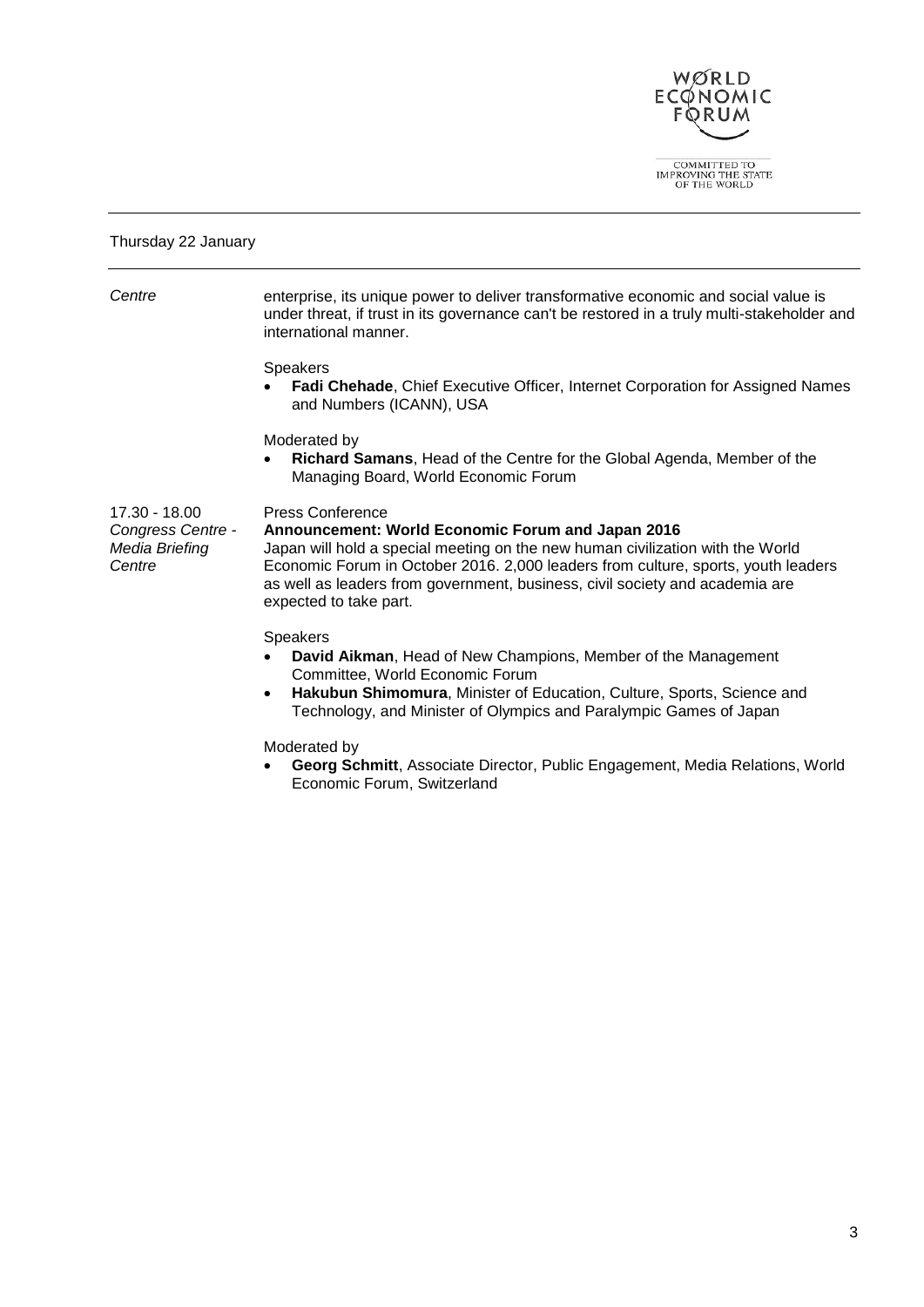

 $\fbox{\parbox{2.5cm}{{\bf COMMITTED~TO}}\begin{tabular}{l} \bf COMMITTED~TO \\ \bf IMPROVING THE STATE \\ \bf OF THE WORLD \end{tabular}$ 

Friday 23 January

| 11.00 - 11.30<br>Congress Centre -<br>Media Briefing<br>Centre | <b>Briefing Session</b><br><b>Issue Briefing: Infrastructure</b><br>World-leading experts provide a briefing and answer questions on how to plug the<br>world's \$1 trillion annual infrastructure gap<br><b>Speakers</b><br>Gordon Brown, Chair, World Economic Forum Global Strategic Infrastructure<br>Initiative; Member of Parliament; Prime Minister of the United Kingdom (2007-<br>2010); Global Agenda Council on Infrastructure<br>Thomas Maier, Managing Director, Infrastructure, European Bank for<br>$\bullet$                                                                                          |
|----------------------------------------------------------------|-----------------------------------------------------------------------------------------------------------------------------------------------------------------------------------------------------------------------------------------------------------------------------------------------------------------------------------------------------------------------------------------------------------------------------------------------------------------------------------------------------------------------------------------------------------------------------------------------------------------------|
|                                                                | Reconstruction and Development (EBRD), London; Global Agenda Council on<br>Infrastructure                                                                                                                                                                                                                                                                                                                                                                                                                                                                                                                             |
|                                                                | Moderated by<br>Oliver Cann, Director, Media Relations, World Economic Forum                                                                                                                                                                                                                                                                                                                                                                                                                                                                                                                                          |
| 13.30 - 14.00<br>Congress Centre -<br>Media Briefing<br>Centre | <b>Press Conference</b><br>Recommendations for Latin America: Bridging the Gap in Skills and Innovation<br>The panelists will present and discuss the World Economic Forum's latest<br>recommendations for Latin America and how they can best be implemented across<br>the region.                                                                                                                                                                                                                                                                                                                                   |
|                                                                | <b>Speakers</b><br>John Levis, Global Chief Innovation Officer and Regional Managing Director,<br>Americas Region, Deloitte, USA<br>Diego Molano Vega, Minister of Information Technologies and Communications<br>٠<br>of Colombia<br>Alejandro Ramírez, Chief Executive Officer, Cinepolis, Mexico; Young Global<br>Leader Alumnus                                                                                                                                                                                                                                                                                   |
|                                                                | Moderated by<br>Oliver Cann, Director, Media Relations, World Economic Forum                                                                                                                                                                                                                                                                                                                                                                                                                                                                                                                                          |
| 14.00 - 14.30<br>Congress Centre -<br>Media Briefing<br>Centre | <b>Press Conference</b><br><b>Africa Energy Leaders Group</b><br>Energy issues are high on the agenda of African policy makers. The World Economic<br>Forum is creating a working group of African leaders to build political momentum for a<br>sustainable energy transition in Africa. Members of the group - to be known as<br>"African Energy Leaders Group" (AELG) - will come together to share insights and to<br>enhance the overall capacity to build public-private partnerships, leverage political<br>support, and mobilize funds for sustainable energy and development initiatives on the<br>continent. |
|                                                                | <b>Speakers</b><br>Daniel Kablan Duncan, Prime Minister of Côte d'Ivoire<br>Tony O. Elumelu, Founder, The Tony Elumelu Foundation, Nigeria<br>Donald Kaberuka, President, African Development Bank (AfDB), Abidjan; World<br>$\bullet$<br>Economic Forum Foundation Board Member; Global Agenda Council on Africa                                                                                                                                                                                                                                                                                                     |

 **Kandeh Kolleh Yumkella**, Undersecretary-General and Special Representative, United Nations - Sustainable Energy for All, Vienna; Global Agenda Council on the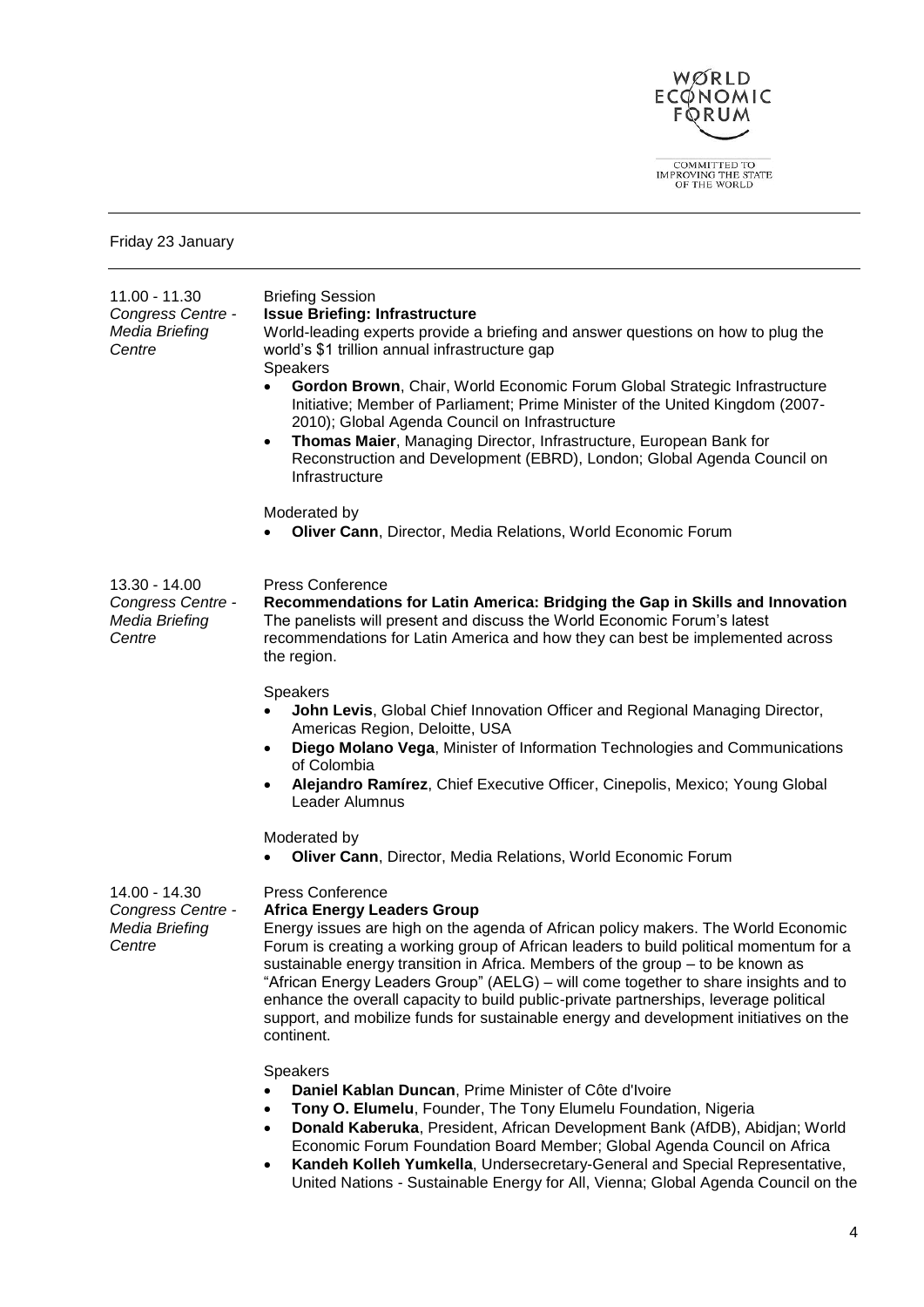

COMMITTED TO IMPROVING THE STATE OF THE WORLD

Friday 23 January

Future of Electricity

#### Moderated by

**Oliver Cann**, Director, Media Relations, World Economic Forum

14.45 - 15.15 *Congress Centre - Media Briefing Centre*

#### Press Conference **Data-Driven Development**

The Forum's Global Agenda Council on Data-Driven Development will launch its "Pathways for Progress" report at this press conference. Big data holds tremendous potential as a force for progress to achieve the post 2015 sustainable development goals. Yet it is not a certainty. A lack of clarity on privacy and ethics, shifting power dynamics and an array of entangled social and commercial risks threaten to hinder progress. This report addresses these complexities and provides a blueprint for progress.

#### **Speakers**

- **Peter B. Gabriel**, Founder, Real World, United Kingdom
- **Sam Gregory**, Programme Director, WITNESS, USA; Young Global Leader
- **Mikael Hagström**, Executive Vice-President, Europe, Middle East, Africa and Asia-Pacific, SAS, USA; Global Agenda Council on Data-Driven Development
- **Alan Marcus**, Senior Director, Head of Information Technology and Telecommunications Industries, World Economic Forum USA
- **Alex Pentland**, Toshiba Professor of Media, Arts and Sciences, Massachusetts Institute of Technology (MIT), USA; Global Agenda Council on Data-Driven Development

#### Moderated by

 **Georg Schmitt**, Associate Director, Public Engagement, Media Relations, World Economic Forum, Switzerland

17.00 - 17.30 *Congress Centre - Media Briefing Centre*

#### Briefing Session **Issue Briefing: Currency Shocks**

World-leading experts provide a briefing and will answer questions on the threat and potential implications of currency shocks on the global economy

#### **Speakers**

- **Kenneth Rogoff**, Thomas D. Cabot Professor of Public Policy and Professor of Economics, Harvard University, USA
- **Lord Turner**, Senior Fellow, The Institute for New Economic Thinking (INET), United Kingdom

Moderated by

**Oliver Cann**, Director, Media Relations, World Economic Forum

#### 17.45 - 18.15 Briefing Session

*Congress Centre - Media Briefing Centre* **Issue Briefing: Brain Research** World-leading experts provide a briefing and answer questions related to the latest developments in human brain research, including ageing and rejuvenation, novel solutions for mental illness and rebuilding the brain after stroke.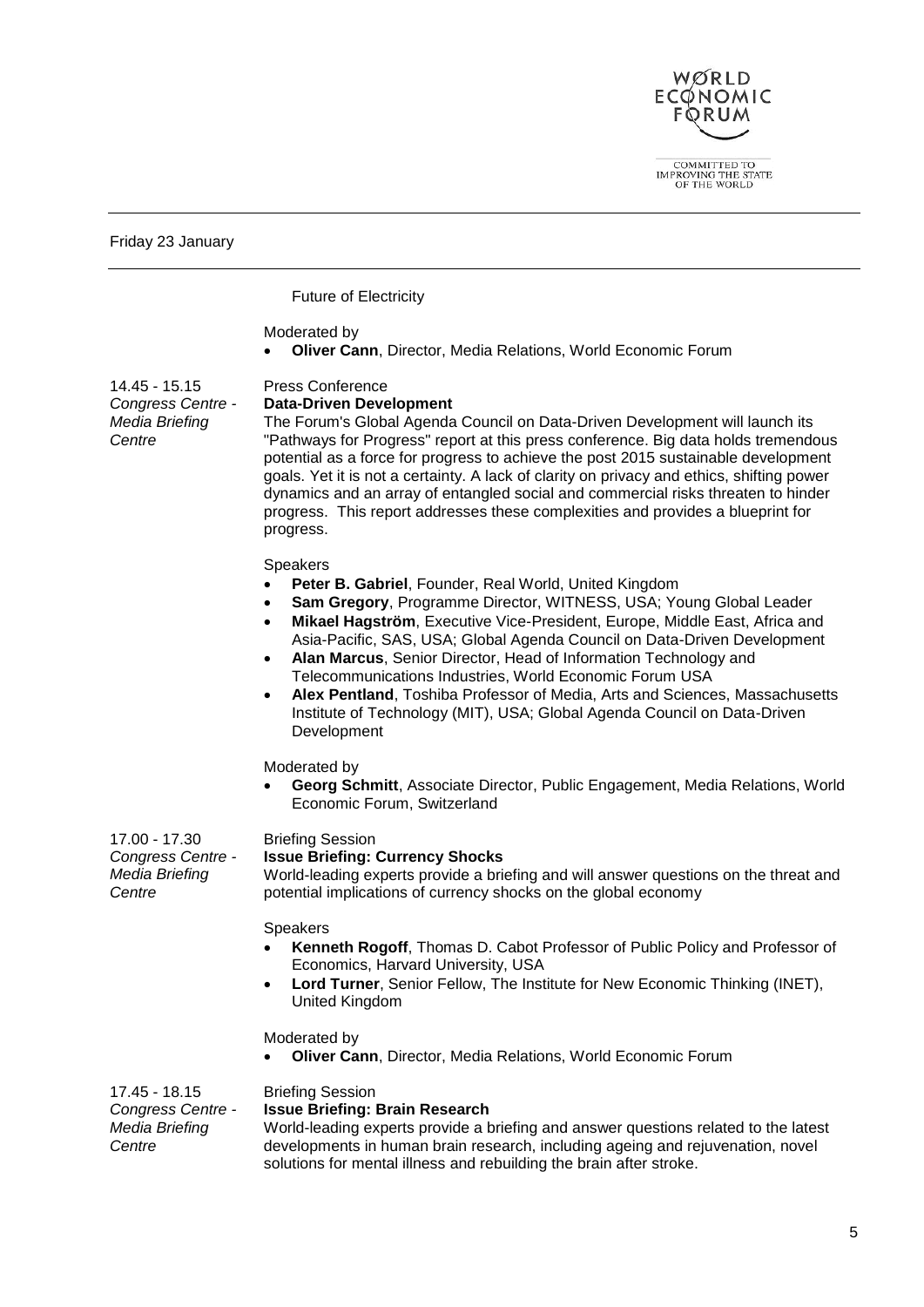

Friday 23 January

Speakers

- **Anne Brunet**, Professor of Genetics, Stanford School of Medicine, Stanford University, USA
- **Marion Buckwalter**, Assistant Professor, Neurology and Neurosurgery, Stanford University Medical Center, Stanford University, USA

Moderated by

**Oliver Cann**, Director, Media Relations, World Economic Forum

| 18.45 - 19.15<br>Congress Centre - | <b>Press Conference</b><br><b>Press Conference with will.i.am</b>                                                                                                      |
|------------------------------------|------------------------------------------------------------------------------------------------------------------------------------------------------------------------|
| Media Briefing<br>Centre           | Renown artists Will.I.Am will talk about his work with the "I Am Angel" – Foundation<br>and how it is transforming lives through education inspiration and opportunity |
|                                    | Speaker                                                                                                                                                                |

**William Adams**, Founder, I.Am.Angel Foundation, USA

Moderated by

 **Georg Schmitt**, Associate Director, Public Engagement, Media Relations, World Economic Forum, Switzerland